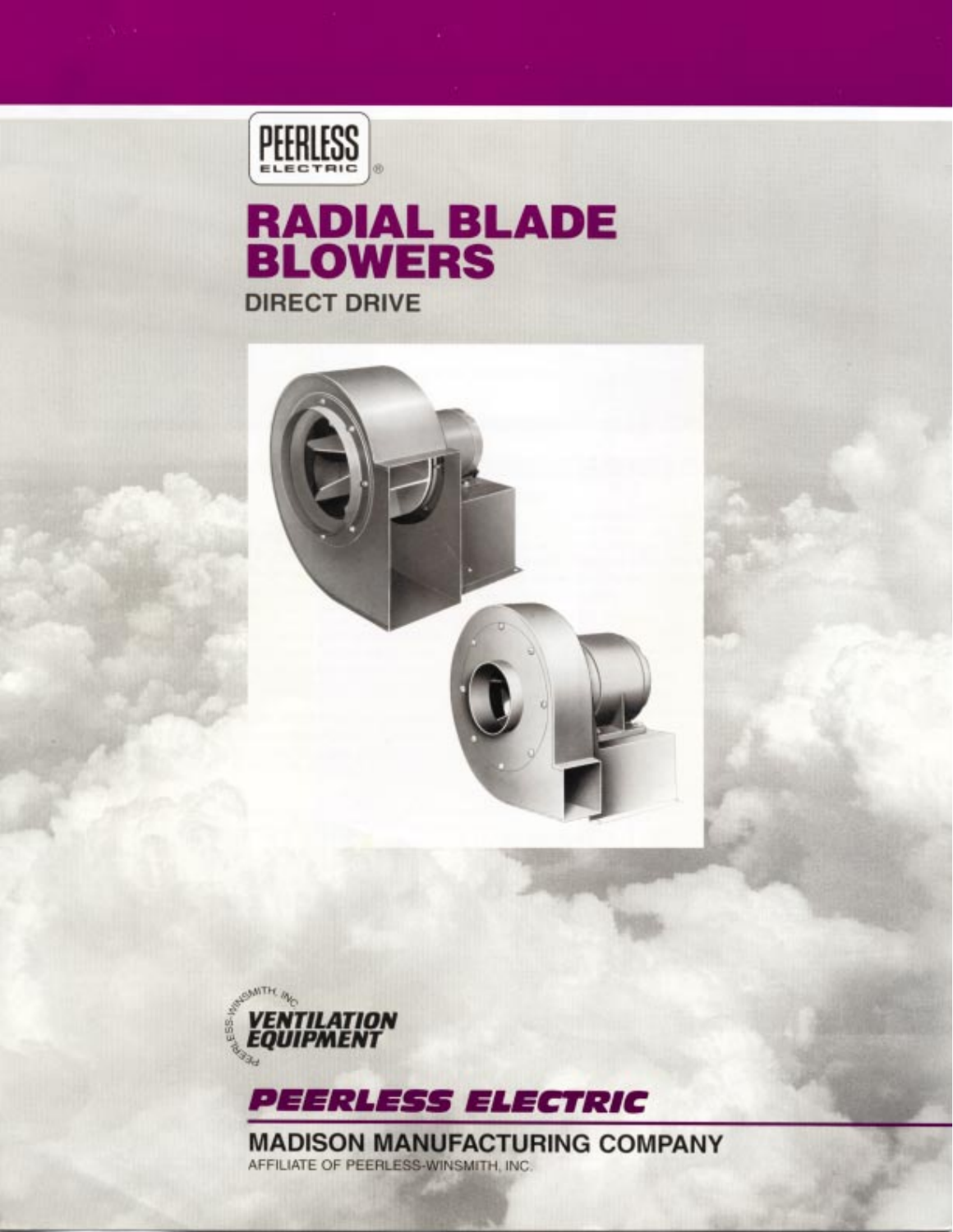





**Certified Dimension prints furnished upon request**

# **PRESSURE BLOWERS Direct Drive**

# **Application:**

Pressure blowers are generally used on industrial applications for small exhaust systems where air is laden with dust or grit and also for supplying high pressure air for conveying and cooling.

### **Features:**

Wheels – Constructed with straight radial blades of heavy cast aluminum for self cleaning feature, dynamically balanced and designed for efficient operation.

Housings – Arc-welded 16 gauge steel housings and motor bases for rigidity and long life.

Motors – Standard units are furnished with open ball bearing, rigid mounted motors of either single phase capacitor-induction type or three phase induction type. Motors can also be furnished totally enclosed or explosion proof or with special current characteristics for special applications.

Rotation and Discharge – Furnished for clockwise rotation, bottom horizontal discharge unless otherwise specified. At time of installation housings or wheels may be turned for other discharges and rotation if so desired.

Capacities – Tested in accordance with AMCA Standards 210.

#### **Blower Performance**

|              |              |               | PERFORMANCE - C.F.M. |                 |                          |        |                          |            |      |         |      |      |                          |                  |                   |      |      |             |      |
|--------------|--------------|---------------|----------------------|-----------------|--------------------------|--------|--------------------------|------------|------|---------|------|------|--------------------------|------------------|-------------------|------|------|-------------|------|
| <b>MODEL</b> | <b>MOTOR</b> | <b>BLOWER</b> | 1/4"                 | 1/2"            | 4 .                      | 1-1/2" | 2"                       | $2 - 1/2"$ | 3"   | l3-1/2" | 4"   | 5"   | 6"                       | $\rightarrow$ 11 | $\mathbf{o}$<br>o | 9"   | 10"  | <b>44 W</b> | 12"  |
| NO.          | H.P.         | <b>RPM</b>    | S.P.                 | S.P.            | S.P.                     | S.P.   | S.P.                     | S.P.       | S.P. | S.P.    | S.P. | S.P. | S.P.                     | S.P.             | S.P.              | S.P. | S.P. | S.P.        | S.P. |
| PW-8         | 1/4          | 3500          | $\blacksquare$       |                 | $\overline{\phantom{0}}$ | 237    | 216                      | 192        | 165  | 129     | 70   | -    | $\overline{\phantom{a}}$ | -                | -                 |      | -    |             |      |
| PW-8         | 1/3          | 3500          | 283                  | 274             | 256                      | 237    | 216                      | l 92       | 165  | 129     | 70   | ۰    | $\overline{\phantom{a}}$ | -                | -                 |      | -    |             |      |
| PW-9         | 1/2          | 3500          | $\blacksquare$       |                 | -                        |        | $\overline{\phantom{0}}$ | 374        | 346  | 316     | 282  | 195  | $\overline{\phantom{a}}$ | -                | -                 |      | -    |             |      |
| <b>PW-9</b>  | 3/4          | 3500          | 475                  | 465             | 445                      | 423    | 399                      | 374        | 346  | 316     | 282  | 195  |                          |                  | -                 |      | -    |             |      |
| <b>PW-11</b> |              | 3500          |                      |                 | -                        |        | $\overline{\phantom{0}}$ |            |      | -       |      | 508  | 431                      | 329              | ۰                 |      | -    |             |      |
| <b>PW-11</b> | $1 - 1/2$    | 3500          | 786                  | 772             | 746                      | 719    | 692                      | 664        | 635  | 606     | 575  | 508  | 431                      | 329              | -                 |      | -    | -           |      |
| <b>PW-12</b> | 3            | 3500          | 185                  | 17 <sup>′</sup> | 145                      | 17     | 090                      | 062        | 1033 | 004     | 974  | 911  | 842                      | 765              | 672               | 549  | $\,$ |             |      |
| <b>PW-14</b> | 5            | 3500          | $\blacksquare$       |                 | -                        |        | -                        |            | -    | -       |      | 1685 | 587ء                     | 1482             | 367               | 236  | 1081 | 874         | 474  |
| <b>PW-14</b> | $7 - 1/2$    | 3500          | 2100                 | 2079            | 2037                     | 1995   | 1952                     | 909        | 866  | 822     | 777  | 1685 | <b>1587</b>              | 1482             | 367               | 1236 | 1081 | 874         | 474  |

### **Blower Dimensions**

| <b>BLOWER</b> | <b>WHEEL</b>                                                     | <b>BORE</b> | А              | в |                           | D | Е |              | G | н                                     | κ                 |              | O                    | Р  | R                               |                    |                  |                      |
|---------------|------------------------------------------------------------------|-------------|----------------|---|---------------------------|---|---|--------------|---|---------------------------------------|-------------------|--------------|----------------------|----|---------------------------------|--------------------|------------------|----------------------|
|               |                                                                  |             |                |   |                           |   |   |              |   |                                       |                   |              |                      |    |                                 |                    |                  |                      |
| <b>PW-8</b>   | $7-3/4$ X 2-1/4                                                  | $1/2$ 11    |                | 8 |                           |   |   |              |   | $1/2$ 5-3/8                           | $4 - 7/8$ 5 - 7/8 | $5 - 7/8$ 16 |                      | 14 | $6 - 5/8$                       | $8 - 1/2$          | $13 - 1/8$ 12    |                      |
|               |                                                                  |             |                |   |                           |   |   |              |   |                                       |                   |              |                      |    |                                 |                    |                  |                      |
| PW-9          | $9 \times 2 - 3/4$                                               |             | $1/2$ 12-1/8 8 |   | $3-1/2$ $3-1/2$ $5-5/8$ 7 |   |   |              |   | $1/2$ 6-3/8                           |                   |              |                      |    | $7 - 1/2$                       | $9 - 3/8$          | $14 - 5/8$ 16    | $\cdots$             |
|               |                                                                  |             |                |   |                           |   |   |              |   |                                       |                   |              |                      |    |                                 |                    |                  |                      |
| PW-11         | $10 - 5/8 \times 3$                                              |             | $5/8$ 14-3/4 9 |   |                           |   |   |              |   | $3-1/2$ 6-7/8 7-1/2 3/4 7-1/4 6-1/2 8 |                   |              | $7 - 5/8$ 20 - 3/4 6 |    | $8 - 5/8$                       | $11-3/4$ 18-1/4 16 |                  | $\cdots$             |
|               |                                                                  |             |                |   |                           |   |   |              |   |                                       |                   |              |                      |    |                                 |                    |                  |                      |
| PW-12         | $12 - 1/2 \times 3$                                              | $7/8$ 17    |                | 8 |                           |   |   | $6 - 1/2$    |   | $13/4$ $18-1/4$ $17-1/2$ 9            |                   |              | $9 - 5/8$ 20-1/87    |    | 110                             |                    | 10-5/8 18-3/8 15 | $\sim$ $\sim$ $\sim$ |
|               |                                                                  |             |                |   |                           |   |   |              |   |                                       |                   |              |                      |    |                                 |                    |                  |                      |
| PW-14         | $13 - 1/2$ X 4 - 3/8 1 - 1/8 17 - 5/8 11 - 1/4 7 - 1/8 5 - 3/4 8 |             |                |   |                           |   |   | $9 - 9/16$ 1 |   | $10-1/2$ 9 - 5/8 11 - 3/8 11          |                   |              | 22                   | 8  | $11 - 1/2$ 12 - 5/8 21 - 1/2 15 |                    |                  | $7 - 1/4$            |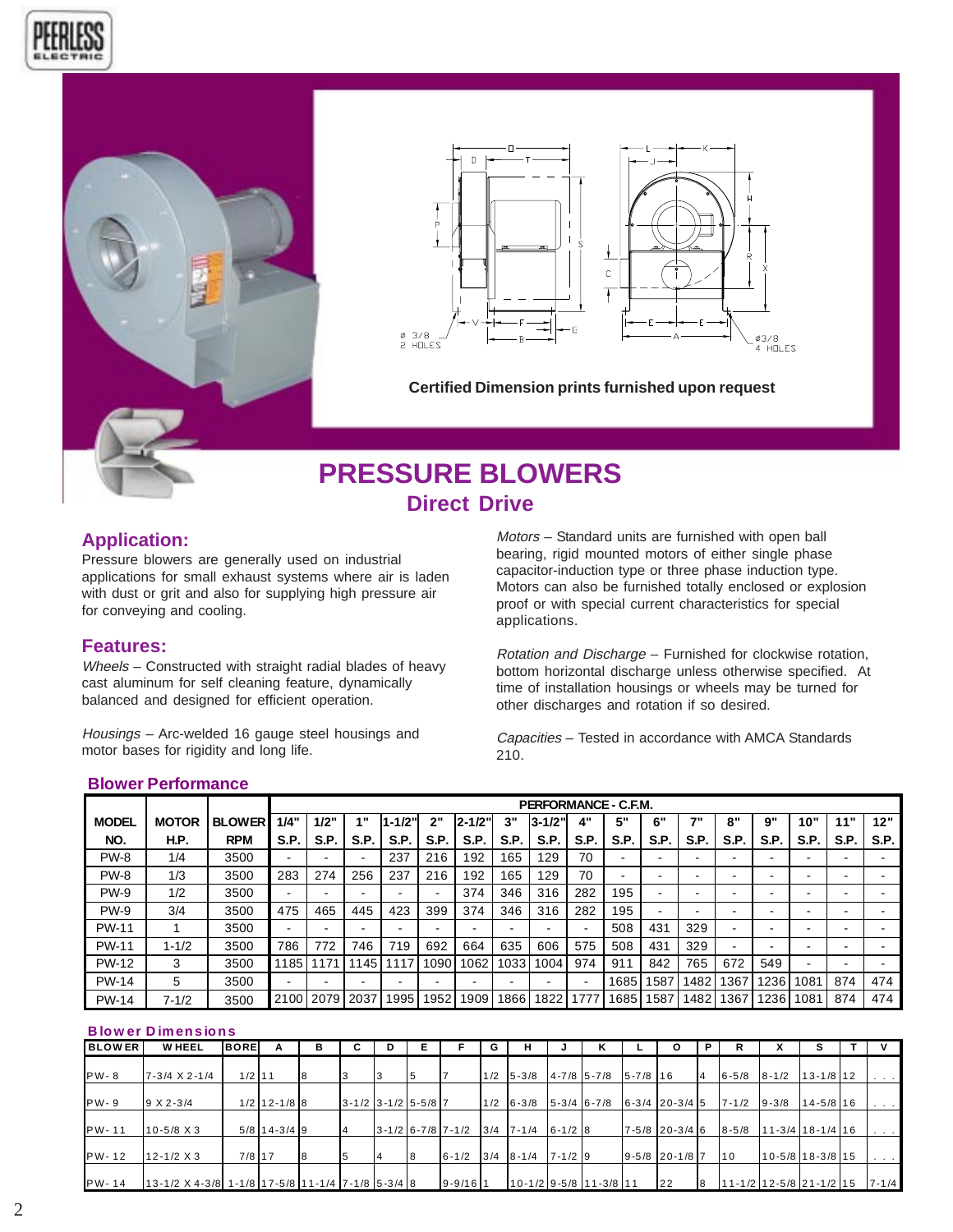



# **RADIAL BLADE BLOWERS DIRECT DRIVE**

# **APPLICATION:**

Used on small kitchen hoods where grease filters may or may not be installed; also used where air contains dirt, lint or foreign material as wheel is self-cleaning type.

### **FEATURES:**

General Construction – Housings and bases are 16-gauge steel with welded joints. Wheels are cast aluminum, dynamically balanced and are self cleaning to eliminate unbalance or reduced airflow. Blowers are finished with baked enamel.

Custom Features – Weather proof drive covers to cover the motor are available if unit is mounted outside. Also such extras as vibration pads, discharge dampers, acid resisting paint and other special features are available for special requirements.

Rotation and Discharge – Standard units are built for clockwise rotation and bottom horizontal discharge. However, any rotation or discharge will be furnished when so specified. Housings and wheels may be changed if desired at time of installation to any rotation or any one of eight different discharge directions.

Motors – Standard units are furnished with open, all-angle sleeve bearing, resilient mounted motors. Motors for KE-9 are for 115 volt, 60 cycle, single phase split phase type. Motors for KE-11, KE-12 and KE-14 are 115/230 volt, 60 cycle, single phase capacitor type. All units can be furnished with 1750/1150 RPM two speed motors, or special motors that are totally enclosed, explosion proof, or for three phase current.

Capacities – Tested in accordance with AMCA Standards 210.

### **Blower Performance**

|              |              |               |      | PERFORM ANCE - CFM AT 1750 |      |      |      |      |      |             |      |      |                        |      |          |
|--------------|--------------|---------------|------|----------------------------|------|------|------|------|------|-------------|------|------|------------------------|------|----------|
| <b>MODEL</b> | <b>MOTOR</b> | <b>BLOWER</b> | F.A. | 1/8"                       | 1/4" | 3/8" | 1/2" | 5/8" | 3/4" | 4 "         |      |      | 1-1/4"  1-1/2"  1-3/4" | 2"   | l 2-1/4" |
| NO.          | <b>H.P.</b>  | <b>RPM</b>    |      | <b>S.P.</b>                | S.P. | S.P. | S.P. | S.P. | S.P. | <b>S.P.</b> | S.P. | S.P. | <b>S.P.</b>            | S.P. | S.P.     |
| KE - 8       | 1/6          | 1750          | 550  | 510                        | 470  | 425  | 365  | 275  | 150  |             |      |      |                        |      |          |
| <b>KE-9</b>  | 1/4          | 1750          | 880  | 825                        | 765  | 705  | 635  | 565  | 480  | 200         |      |      |                        |      |          |
| KE - 11      | 1/2          | 1750          | 1430 | 1380                       | 1335 | 1275 | 1165 | 1100 | 945  | 730         | 430  |      |                        |      |          |
| KE - 12      |              | 1750          | 2375 | 2300                       | 2220 | 2140 | 2060 | 1975 | 1890 | 1700        | 1485 | 1185 | 750                    | 350  |          |
| KE - 14      | 2            | 1750          | 3420 | 3325                       | 3230 | 3125 | 3025 | 2925 | 2820 | 2595        | 2350 | 2045 | 1620                   | 1010 | 640      |

### **Blower Dimensions**

| <b>MODEL</b> |                    |             |            |               |                             |           |           |           |     |                  |           |           |           |                             |      |            |                                   |                      |   |            |
|--------------|--------------------|-------------|------------|---------------|-----------------------------|-----------|-----------|-----------|-----|------------------|-----------|-----------|-----------|-----------------------------|------|------------|-----------------------------------|----------------------|---|------------|
| NO.          | <b>WHEEL</b>       | <b>BORE</b> | A          | в             | С                           | D         | Е         | F         | G   | н                |           | ĸ         |           | M*                          | N    | O          | P                                 | R                    | v |            |
|              |                    |             |            |               |                             |           |           |           |     |                  |           |           |           |                             |      |            |                                   |                      |   |            |
| <b>KE-8</b>  | $7 - 3/4 \times 4$ | 1/2         | 11         | 8             | $8 - 1/4$                   | $5 - 3/8$ | 5         |           | 1/2 | 6                | $4 - 5/8$ | $6 - 3/4$ | $6 - 7/8$ | $10-3/4$                    | 3/8  | $3 - 3/4$  | 8                                 | 8                    |   | $8 - 1/2$  |
|              |                    |             |            |               |                             |           |           |           |     |                  |           |           |           |                             |      |            |                                   |                      |   |            |
| <b>KE-9</b>  | 9 X 5              | 1/2         | $12 - 1/8$ | 8             | $10 - 3/4$                  | $6 - 1/2$ | $5 - 5/8$ |           | 1/2 | $6 - 3/4$        | $5 - 5/8$ | $7 - 3/4$ | $7 - 1/8$ | $11 - 3/4$                  | 3/8  | $4 - 5/16$ | 9                                 | $9 - 1/4$            |   | $9 - 3/8$  |
|              |                    |             |            |               |                             |           |           |           |     |                  |           |           |           |                             |      |            |                                   |                      |   |            |
| KE-11        | 10-7/8 X 5-5/8     | 5/8         | $14 - 3/4$ | 9             | $11 - 3/4$                  | 8         | $6 - 7/8$ | $7 - 1/2$ | 3/4 | 8                | $6 - 3/4$ | $9 - 1/8$ | $8 - 1/8$ | $13 - 1/4$                  | 3/8  | $5 - 1/16$ | 10                                | $10 - 3/4$           |   | $11 - 3/4$ |
|              |                    |             |            |               |                             |           |           |           |     |                  |           |           |           |                             |      |            |                                   |                      |   |            |
| KE-12        | 12-1/2 X 7-1/2     | 7/8         |            | 16-3/8 10-1/2 | $13 - 1/4$                  | $9 - 5/8$ | $7 - 3/8$ | $8 - 3/4$ | 7/8 | $10 - 1/8$       |           |           |           | 8-1/2 11-1/2 10-1/2 15-3/16 | 9/16 | $6 - 3/8$  |                                   | 13-1/4 13-1/4 11-1/8 |   | 17         |
|              |                    |             |            |               |                             |           |           |           |     |                  |           |           |           |                             |      |            |                                   |                      |   |            |
| KE-14        | 13-1/2 X 8-1/8     | 7/8         |            |               | 17-5/8 10-1/2 14-5/8 10-3/4 |           | 8         | $8 - 3/4$ | 7/8 | $11 - 1/8$ 9-3/8 |           |           |           | 12-5/8 11-3/8 16-3/4        | 9/16 |            |                                   | 14-1/2 14-5/8 12-1/4 |   | 17         |
|              |                    |             |            |               |                             |           |           |           |     |                  |           |           |           |                             |      |            | * M varies with motor frame size. |                      |   |            |